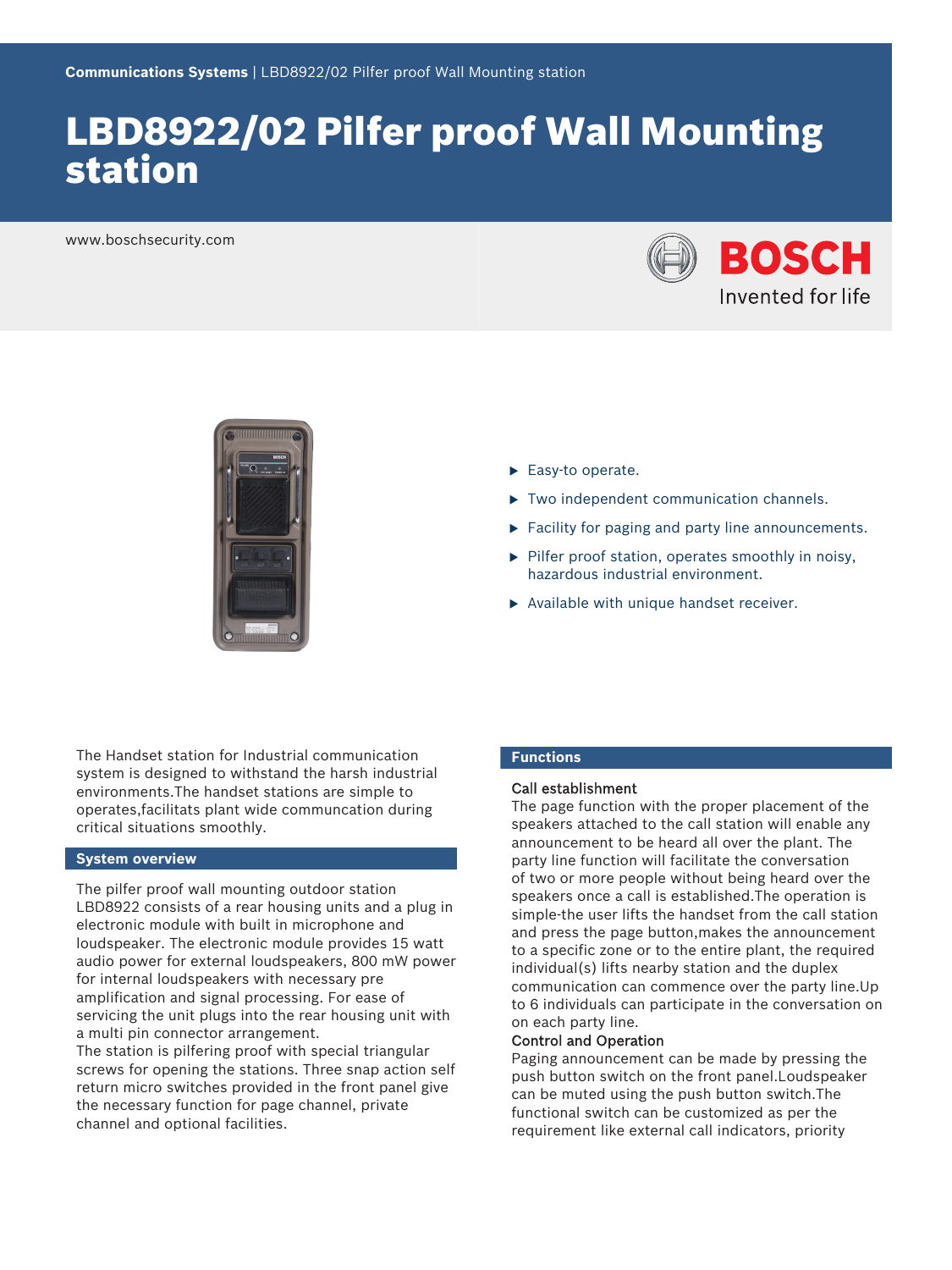operations etc. Volume of the speaker can be controlled from front panel through the screw-driver adjustable volume controller.

# **Installation/configuration notes**

### **Dimension & Mounting Details: LBD8922 /02**





# **Parts included**

| Quantity | <b>Components</b>              |
|----------|--------------------------------|
| 1        | Power Supply Cord              |
| 1        | <b>Triangular Screw Driver</b> |
|          | User Instructions              |

# **Technical specifications**

## **Electrical**

| Power Supply voltage     | 220VAC ±10% 50/60Hz or<br>24VDC     |
|--------------------------|-------------------------------------|
| Current consumption      | 180 mA at 220VAC.850 mA at<br>24VDC |
| <b>Microphone</b>        |                                     |
| Type                     | Dynamic noise cancelling            |
| Internal impedance       | $2300+15%$                          |
| Sensitivity              | $0.7$ mV/Pa                         |
| Line Receive r Amplifier |                                     |

| Input sensitivity               | 2V                                                                  |  |
|---------------------------------|---------------------------------------------------------------------|--|
| Output                          | 1Watt across $250$                                                  |  |
| Distortion                      | 1% at 1kHz                                                          |  |
| Residual noise level            | -50dB (w.r.t. rated output)                                         |  |
| Frequency response              | 200Hz to 10kHz (+1/-3dB)                                            |  |
| <b>Line Amplifier Section</b>   |                                                                     |  |
| Input sensitivity               | 0.7mV(adjustable by preset<br>internally)                           |  |
| Input impedance                 | 4kO Resistive                                                       |  |
| Load impedance                  | 2400 Resistive                                                      |  |
| Output                          | 2V                                                                  |  |
| <b>Distortion</b>               | 1% at 1kHz                                                          |  |
| Residual noise level            | -50dB (w.r.t .rated output)                                         |  |
| Frequency response              | 200Hz to 12kHz (+1/-3dB)                                            |  |
| Gong tone frequency             | 600 Hz(±100 Hz)                                                     |  |
| Gong tone duration              | 800ms(+500/-200 ms)                                                 |  |
| <b>Power Amplifier Section</b>  |                                                                     |  |
| Input sensitivity               | $2V (\pm 0.1V)$                                                     |  |
| Input impedance                 | 20k <sub>0</sub>                                                    |  |
| <b>Distortion</b>               | 1% at 1kHz                                                          |  |
| Frequency response              | 200Hz to 10kHz(-3dB)                                                |  |
| Residual noise level            | -50 dB (w.r.t. rated output)                                        |  |
| Tone control                    | $±10dB$ at 200Hz                                                    |  |
| Output power                    | 15W r.m.s. across 8 $\Omega$ or 16 $\Omega$<br>load on relevant tap |  |
| Protection                      | Short circuit protection on output                                  |  |
| Mechanical                      |                                                                     |  |
| Dimension(HxWxD) in mm          | 354x150x225                                                         |  |
| Weight                          | 7 kg                                                                |  |
| Colour                          | Front panel - Dark Brown Rear<br>housing - Beige                    |  |
| <b>Environmental</b>            |                                                                     |  |
| Operating temperature           | $-20^{\circ}$ Cto $+55^{\circ}$ C                                   |  |
| Storage temperature             | $-40^{\circ}$ Cto + $70^{\circ}$ C                                  |  |
| Relative humidity               | 95%                                                                 |  |
| <b>Environmental protection</b> | IP 52, with weather proof cover<br>IP 55                            |  |
|                                 |                                                                     |  |